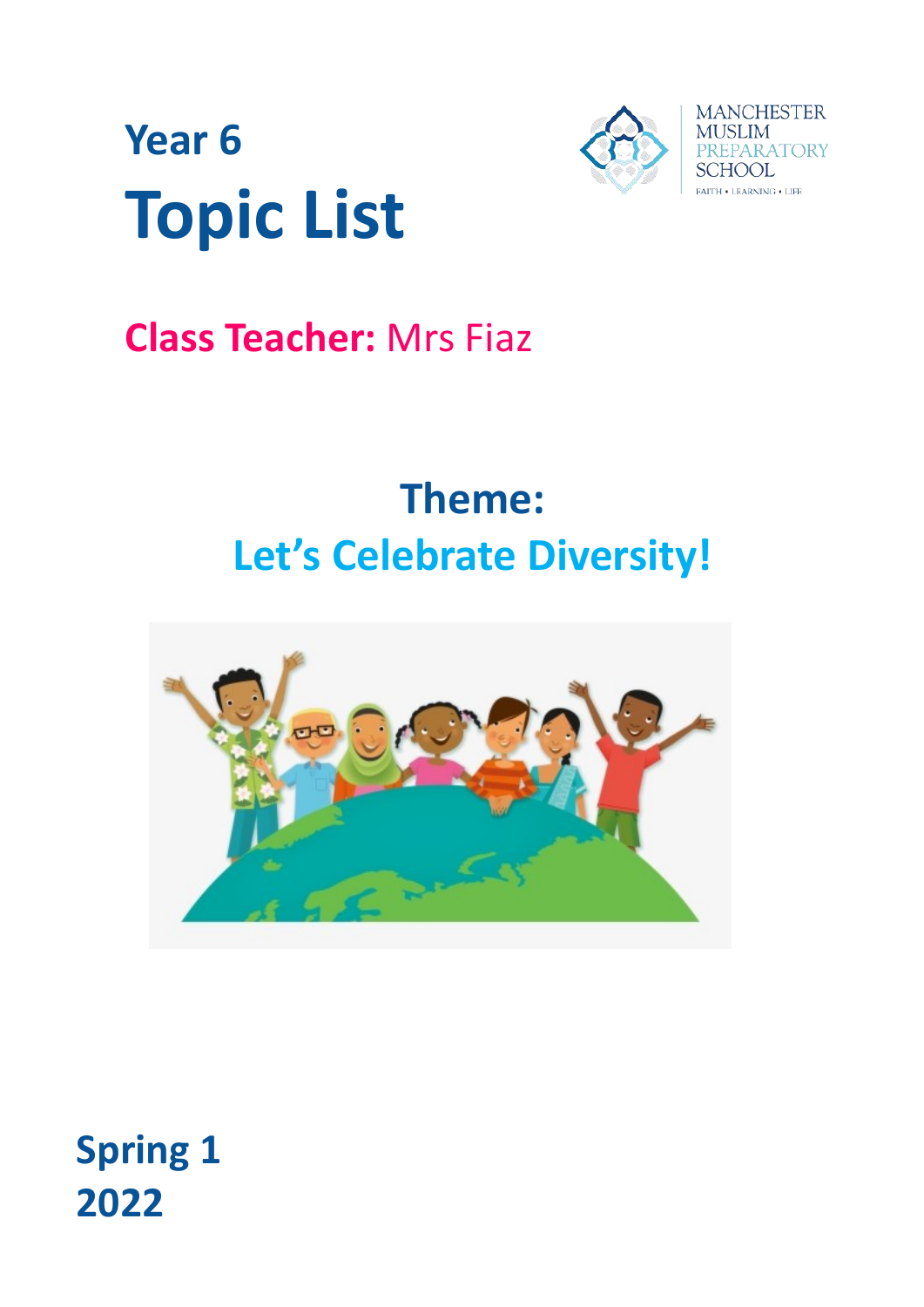## **MATHEMATICS ENGLISH**

#### **Position and Direction**

After a brief recap of coordinate facts, we will look at marking and identifying them in all four quadrants of a grid. We will then move onto translating and reflecting shapes accurately.

#### **Decimals**

To further our understanding of decimals, we will work with those that have 3 decimal places. The children will multiply and divide decimals by integers in arithmetic and worded problems. We will revise converting fractions to decimals and vice versa.

#### **Percentages**

Linking with their decimal knowledge, the children will further their understanding of decimal, fraction, and percentage equivalences. We will compare and order these and then begin to find percentages of amounts as well as missing values.

Throughout the units, we will continuously revise the four operations including fractions.



#### **Fiction: Broken!**



In this unit, the children will ex-

plore a short movie as stimulus to write a 5-part adventure story. They will explore action and emotion of the characters and write what they see in their own style.

#### **Poetry: Poetic Voice**

In this unit, the children will explore free verse poems and explore different patterns. They will look at real-life events and use this as inspiration to write their own free verse poem, in letter form.

#### **Grammar**

There will continue to be a revision of different types of clauses, the importance of cohesion and using advanced punctuation such as semi-colons and colons. We will look at subject and object placement in sentences and begin to use and understand hyphens.

## **SCIENCE & HUMANITIES**

#### **Science:**

In this 'Light' unit, the children will learn about how we see shadows, reflection and refraction. They will learn how light travels and how this enables us to see objects. This will be demonstrated with the children having the opportunity to make a periscope, use mirrors to observe reflection and working scientifically to investigate refraction: carrying out some fascinating experiments into the effect of bending light. Furthermore, they will learn about Isaac Newton and his theory of light and colours.

#### **Humanities:**

In this Geography unit, we will explore 'How our country is changing?' The children will find out about the regions of the United Kingdom, discovering how some of these areas have changed over time. The children will research how specific areas of the UK have been affected by change, before conducting a fieldwork activity on their own area.